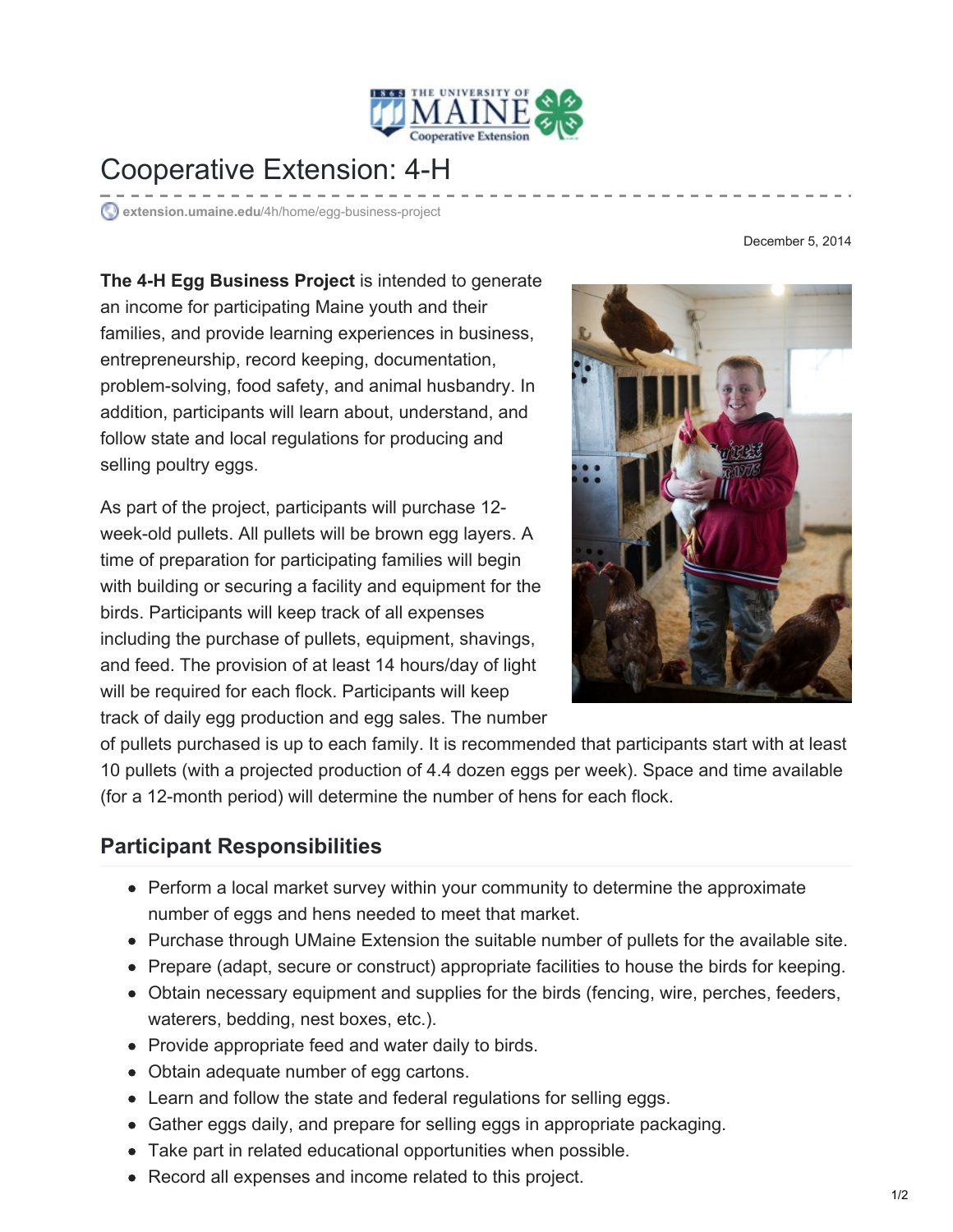- Record all production data related to this project.
- Keep a journal of the experience.
- Report the outcome of the project to UMaine Extension via an online reporting system.

UMaine Extension will provide poultry- and project-related information to all participants; provide educational experiences related to the project such as webinars, hands-on workshops, tours, etc.; arrange for the purchasing of birds by participants from reliable sources and secure a group price for the birds; present poultry-related educational events for participants; check in with participants on a regular basis; and respond quickly to questions and issues related to the project.

### **[Frequently](https://extension.umaine.edu/4h/home/egg-business-project/faq/) Asked Questions**

Please read the FAQ before registering for the program.

#### **Register for the program**

**[Register](https://extension.umaine.edu/forms/4h/egg-business-project/) online** or contact Debra Kantor at [debra.kantor@maine.edu](mailto:debra.kantor@maine.edu).

#### **Fact Sheets**

- Checklist for 4-H Egg [Entrepreneur](https://extension.umaine.edu/4h/home/egg-business-project/checklist/) Project
- Golden Comets: A [Wonderful](https://extension.umaine.edu/4h/home/egg-business-project/golden-comets/) Hen for the Egg Business Project
- Housing Your Pullets: 4 Options and Other [Considerations](https://extension.umaine.edu/4h/home/egg-business-project/housing-your-pullets/)
- [Possible](https://extension.umaine.edu/4h/home/egg-business-project/possible-markets-for-fresh-eggs/) Markets for Fresh Eggs
- [Selling](https://extension.umaine.edu/publications/2218e/) Eggs in Maine

#### **Forms**

- Egg [Entrepreneurship](https://extension.umaine.edu/4h/home/egg-business-project/business-plan/) Business Plan
- Egg [Entrepreneurship](https://extension.umaine.edu/4h/wp-content/uploads/sites/49/2014/12/2017-poultry-entrepreneurship-packet.pdf) Records (PDF)
- 4-H Egg Business Grant [Application](https://extension.umaine.edu/4h/wp-content/uploads/sites/49/2014/12/2017-Poultry-Grant-application.pdf) (PDF)
- [Promissory](https://extension.umaine.edu/4h/wp-content/uploads/sites/49/2014/12/2017-Promissory-Note.pdf) Note (PDF)

### **Additional Resources**

- [Break-even](https://extension.umaine.edu/4h/wp-content/uploads/sites/49/2014/12/Poultry-break-even-calculator-II-Blank-Oct2014.xls) Calculator for Poultry (Excel)
- Hens Needed [Calculator](https://extension.umaine.edu/4h/wp-content/uploads/sites/49/2014/12/Hens-Needed.xls) (Excel)
- Youth Loans from Farm Service [Agency](https://extension.umaine.edu/4h/home/egg-business-project/youth-loans-from-fsa/) (FSA)
- Small and [Backyard](http://www.extension.org/poultry) Flocks resources from extension.org

For more information, contact Jessy Brainerd at 207.581.3877 or[jessica.brainerd@maine.edu](mailto:jessica.brainerd@maine.edu).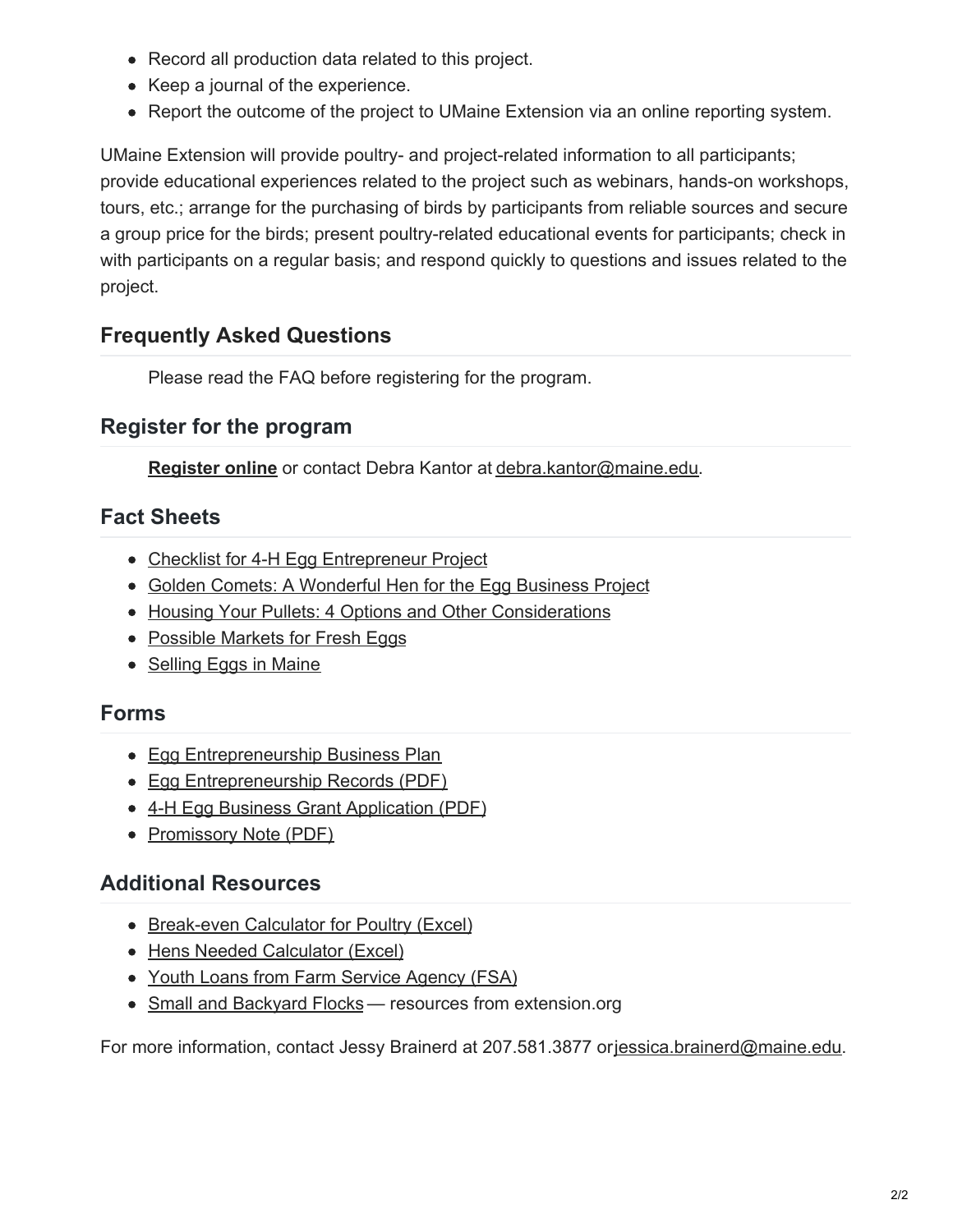#### Youth Entrepreneurship Resources

Debra Kantor University of Maine Cooperative Extension [debra.kantor@maine.edu](mailto:debra.kantor@maine.edu) 474-9622

Online: Egg business project <https://extension.umaine.edu/4h/home/egg-business-project/>

Youth interviews with entrepreneurs [https://www.youtube.com/watch?v=BMTQWuCh](https://www.youtube.com/watch?v=BMTQWuCh-qg&t=0s&index=120&list=PL8D1C914E1E1FEA69)[qg&t=0s&index=120&list=PL8D1C914E1E1FEA69](https://www.youtube.com/watch?v=BMTQWuCh-qg&t=0s&index=120&list=PL8D1C914E1E1FEA69)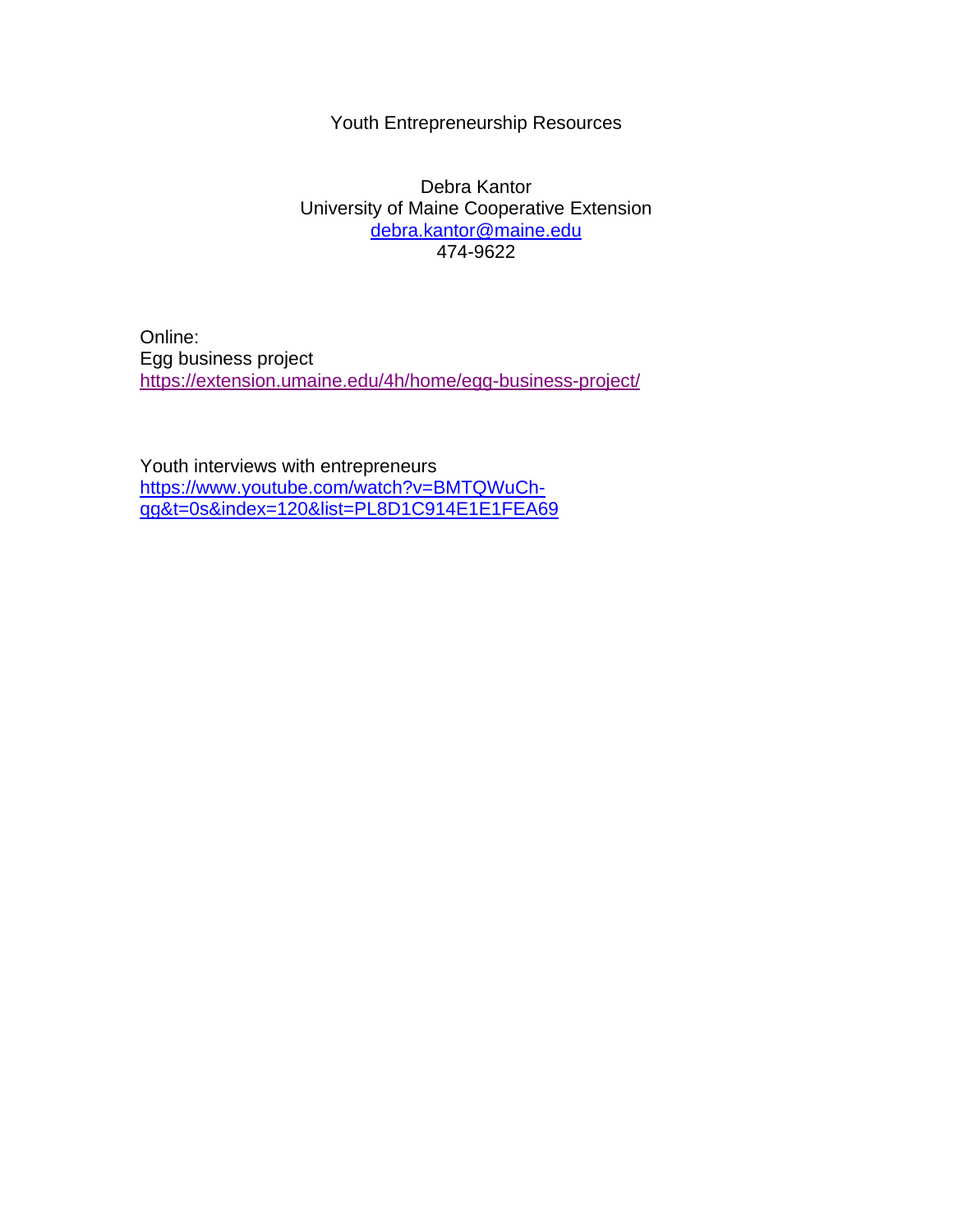

# *AGENDA*

So you want to be an entrepreneur What is an entrepreneur? Do you have what it takes to be successful in your own business?

Planning and Budgeting—what you need to know Exploring your business idea

Creating your business plan Turning your idea into reality

Marketing and Advertising Who will buy your product or service?

Running Your Business What you need to know to make a profit